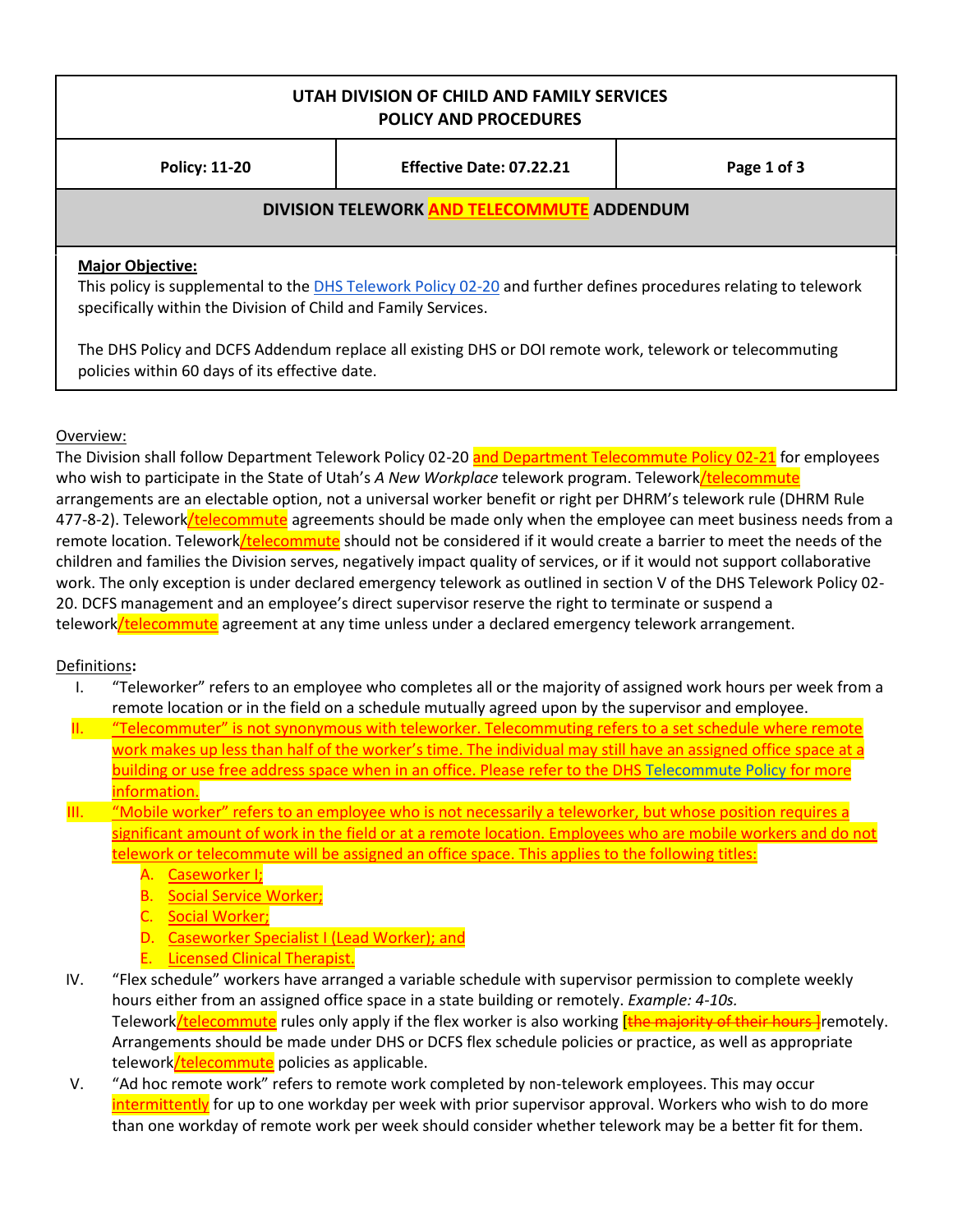### Guidelines**:**

### **Eligibility**

- Employees may elect to sign up for telework only during open enrollment period unless they fall into exception categories as outlined in the Department Telework Policy. Any exceptions must be approved by region administration.
	- 1. New employees may sign up to telework immediately, and may be asked to be in the office for extended periods during their first three months of employment.
- B. Mobile workers who choose to telework/telecommute will use free address workspaces when working in the office. Telecommuters who are not mobile workers will keep their designated office/cubicle.
- C. The Alternate Worksite Basic Package will be reserved for teleworkers as their home office is their primary work location.

## II. Confidentiality

- A. Remote Workspaces
	- 1. If other individuals have access to the employee's remote work space, the employee must ensure confidentiality of both written and verbal communication/information. Confidential conversations must be held in private, closed rooms where others cannot overhear.
	- 2. Due to security concerns, home printers should not be used for business purposes. If printing is essential, the employee must go to a state office to print.
- B. Free Address Workspaces
	- 1. **[Teleworkers**]Free Address Workspace users are responsible for ensuring confidentiality of information while in the office and between visits if items are left in a DCFS Free Address Workspace. Region/building discretion can be used in determining the best method for storing items left between visits. *Example: Locked filing cabinet drawers.*
	- 2. Free Address Workspaces within DCFS facilities and offices are designated for the sole use of DCFS employees, unless approved by Division Director or designee. The nature of the work within DCFS requires that these spaces be maintained for DCFS use only due to daily protected information involving clients. [Signage will be posted to indicate these restrictions.]
	- 3. If an employee uses a free address workspace outside of a DCFS area, it is the employee's responsibility to ensure confidentiality.

# III. Supervision and Collaboration

- A. Supervisors who telework*/telecommute* may be required to work in the office for extended periods based on the needs of their team.
- B. Office coverage and/or team collaboration may need to be considered when developing telework/telecommute schedules. Supervisors and administrators will ensure that all telework/telecommute schedules meet business needs.
- C. Events that may include virtual and in-person participants should include a Google Meet or Zoom link on the calendar invite.
- D. Employees may not be appropriate for telework/telecommute if ongoing disciplinary, conduct, or performance issues are unresolved and monitoring of these issues is best achieved in-person.

# IV. Procedure

- A. Employees who are interested in participation in the telework**/telecommute** program shall:
	- 1. Discuss participation with their immediate supervisor; and
	- 2. If approved for telework/telecommute, worker shall complete all necessary forms, training, and paperwork identified in the Employee Readiness Checklist for [telework](https://drive.google.com/file/d/1Ag7hMOHlXAktmQS0rk8thMamjQA-Wb6p/view) or [telecommute;](https://drive.google.com/file/d/1azH3f9cTAR_T3ZE1lRQmnDVvZSZ5VpXe/view?usp=sharing) and
	- 3. Vacate their assigned office space if applicable once [telework] the agreement is approved.
- B. Employees who have travel requirements for their position should use state vehicles whenever one is reasonably available. Any transport of clients must occur in a state vehicle.
- C. Teleworkers/telecommuters shall adhere to 020.16 Child and Family Services Dress Code for all virtual meetings.
- D. Teleworkers/telecommuters are responsible for equipping and furnishing an alternate worksite conducive to a safe work environment. Computer equipment listed in the DHS Alternate Worksite Basic [Package](https://docs.google.com/document/d/1vyOyNcvzJYdPAFAVrj_HiwrE5axnX9FxDR77JZIIG44/edit) may be provided by DCFS for the teleworker's use at the alternate worksite. Any additional